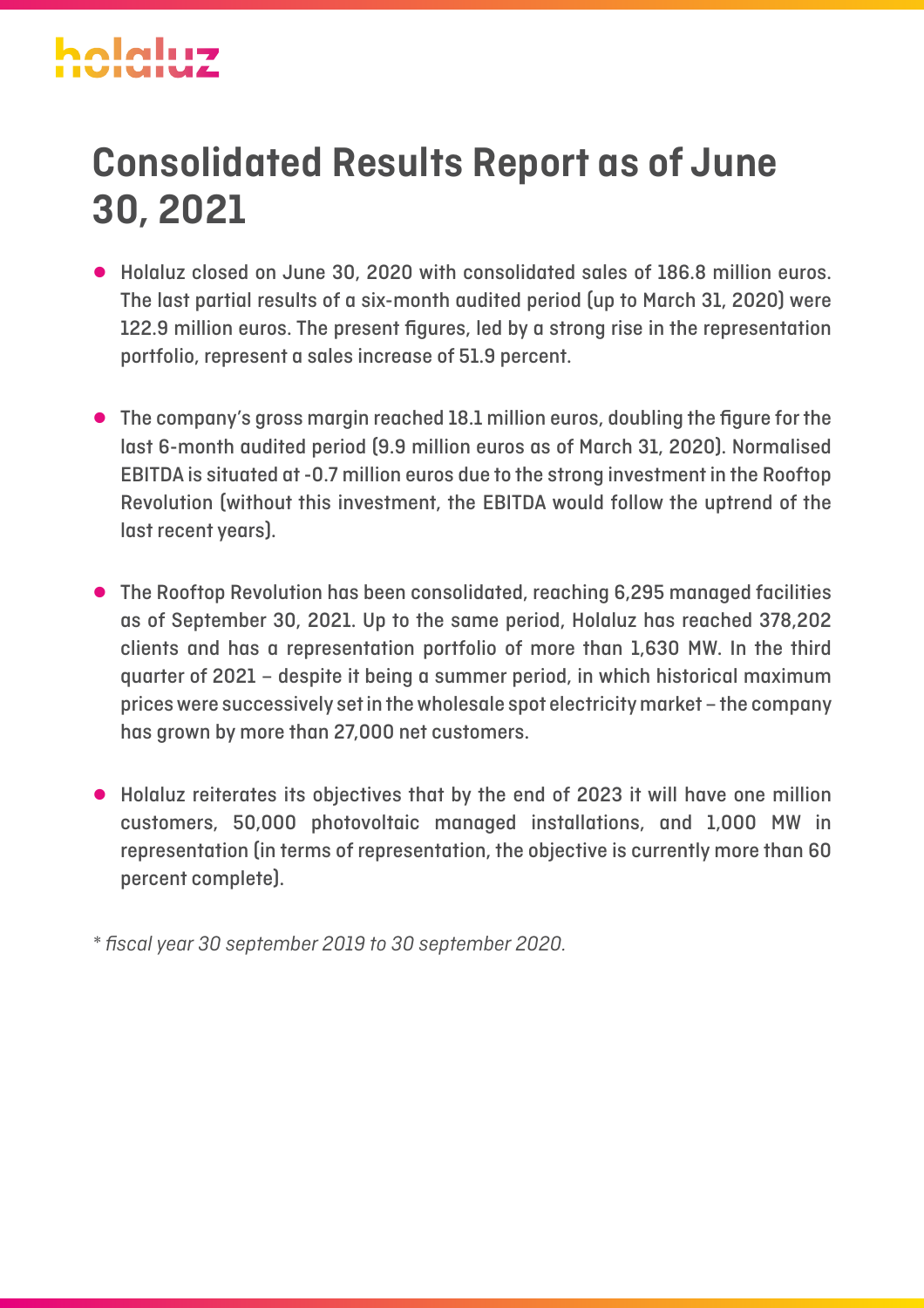# **June 30, 2021 Update**

In the first half of 2021, the green energy technology company has continued to grow. With a turnover of 186.8 million euros, the firm has reached 350,820 electricity and gas customers and 5,837 managed facilities.

As of March 31, 2020, Holaluz managed 1,270 photovoltaic installations. Since then, as of June 30, 2021, 5,837 installations have been reached. This consolidates the Rooftop Revolution strategy, a model of distributed generation with the aim of transforming the maximum number of underused rooftops into green energy. According to Holaluz's calculations, once all available rooftops have been transformed into sources of green energy generation, the production of renewable electricity in Spain would double, going from 39.3 percent to 81 percent (according to 2019 data from the REE - the Spanish Electricity Network).

Holaluz installs solar panels for roof owners without a charge and then manages the owner's energy production. In return, the green energy technology company offers roof owners a fixed monthly electricity bill discount, available from the first month.

## **Bi-annual consolidated results report as of June 30, 2021**

| Year                                             | Half of year 2021 | <b>Half of year</b><br>2019-20 |
|--------------------------------------------------|-------------------|--------------------------------|
| Net sales figures (millions of euros)            | 186,8             | 122,9                          |
| Gross margin (millions of euros)                 | 18,1              | 9,91                           |
| Operational costs (millions of euros)            | $-20,45$          | $-12,81$                       |
| Normalised EBITDA (millions of euros) (1)        | $-0.7$            | $-2,2$                         |
| EBITDA margin on sales [%]                       |                   |                                |
| Number of CUPS<br>(Universal Supply Point Codes) | 350.820           | 241.163                        |
| Prosumer installations                           |                   |                                |

### ● **Operating data (half of year KPIs):**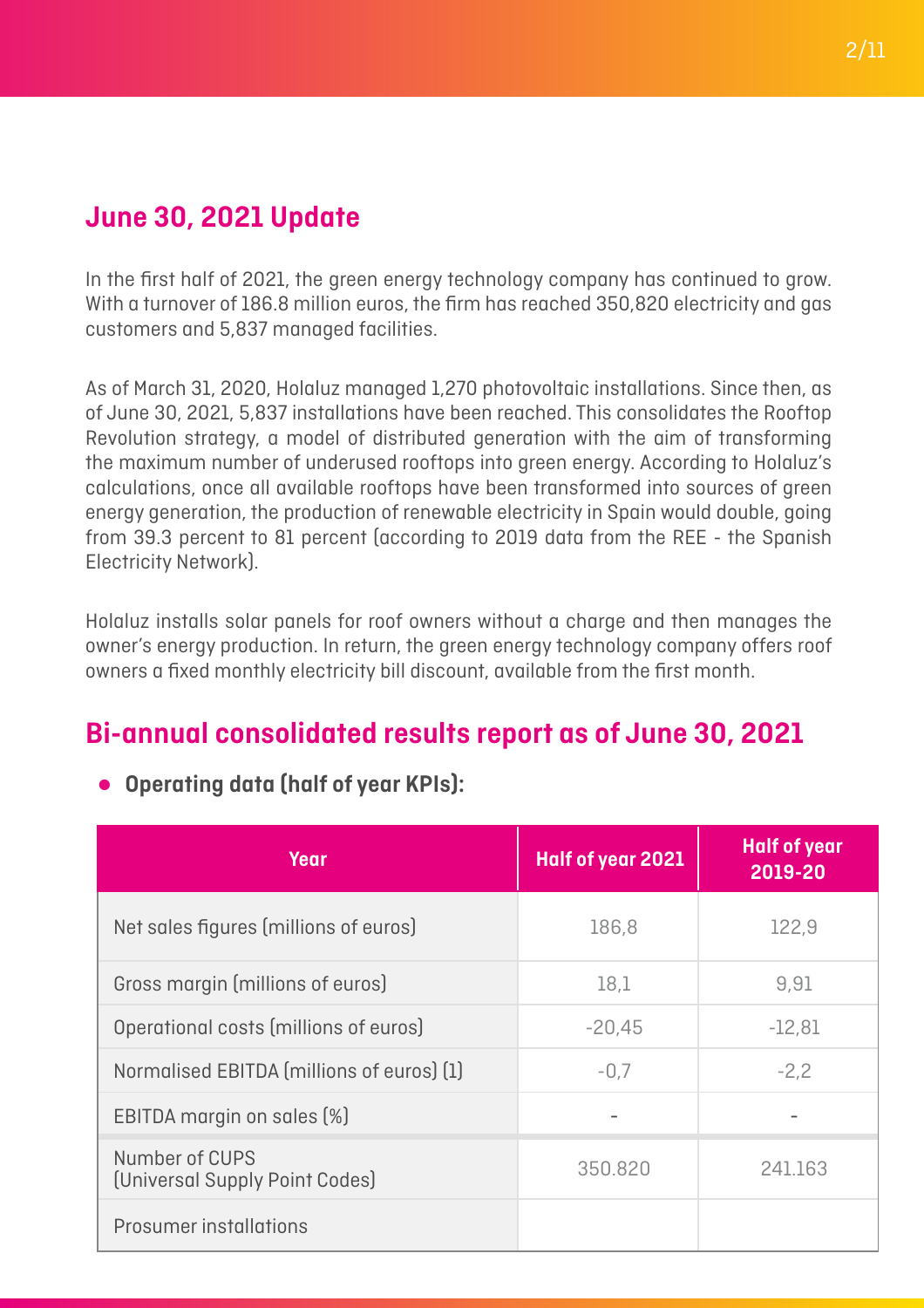(1) Normalized EBITDA does not include 1.6 million euros (30.6.21) and 0.6 million euros (31.3.20) of incremental costs previously recorded as amortization of intangible assets.

The normalisation of the EBITDA originates from the accounting change introduced by the Resolution of February 10, 2021 of the Accounting and Auditing Institute (Instituto de Contabilidad y Auditoría de Cuentas (ICAC)), which established rules for the registration, valuation, and preparation of the annual accounts for the recognition of income from the delivery of goods and the provision of services. This resolution established that the incremental costs of acquiring a contract must be accounted for as accruals in the short/ long term of the asset on the consolidated balance sheet and charged to the consolidated income statement under the item other operating costs.

This is to say that the acquisition costs are no longer amortized. Instead, the element relevant to the year in question goes through the income statement (within the advertising and public relations section). The rest is accrued in the balance sheet. This manner of working, employed as of January 1, 2021, has modified the comparative figures of both the balance sheet and the income statement.

| Year                | <b>S1 2021</b> | S1 2019-20 |
|---------------------|----------------|------------|
| CONSOLIDATED EBITDA | $-2,3$         | $-2,9$     |
| NORMALISED EBITDA   | $-0,7$         | $-2.2$     |

The consolidated EBITDA without the normalization of these costs is -2.3 million euros as of June 30, 2021 (during the last audited 6-month period, as of March 31, 2020, this figure stood at -2.9 million euros). The impact of the ICAC resolution on the EBITDA is 1.6 million euros on the June 30, 2021 calculation and 0.6 million euros on the March 31, 2020 calculation.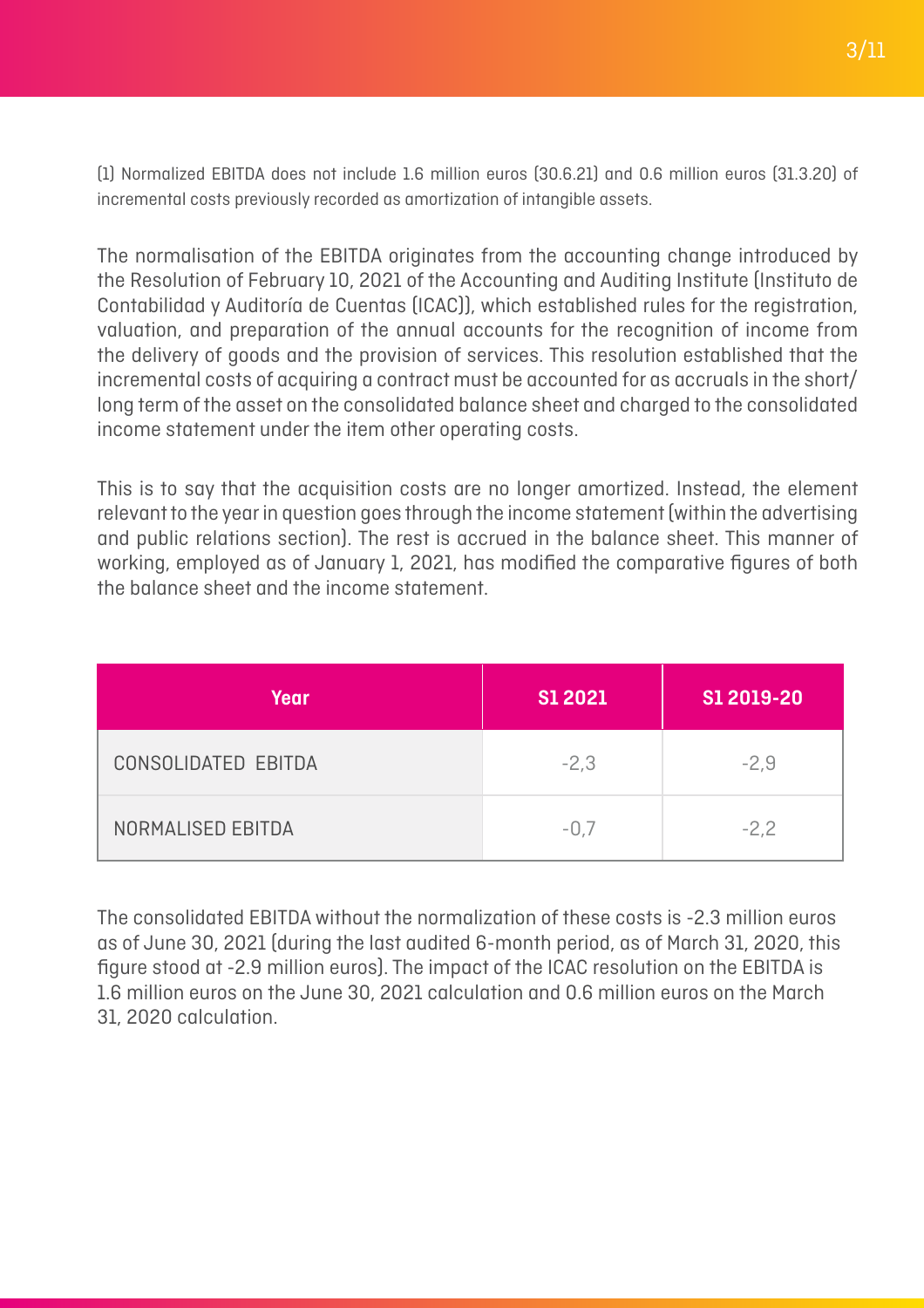# **Analysis of the Consolidated Financial Statements as of June 30, 2021**

Analysis of the variations in the main items of the profit and loss account and the balance sheet:

### ● **Profit and Loss Account**

|                                                                         | 30/6/2021      | 31/3/2020      |
|-------------------------------------------------------------------------|----------------|----------------|
| <b>Revenue</b>                                                          | 186.759.256    | 122.927.402    |
| Tasks performed by the company for assets                               | 2.042.652      | 1.685.361      |
| Cost of sales                                                           | $-168.611.624$ | $-113.017.841$ |
| Other operating income                                                  | $-57.380$      | 3.168          |
| Employee benefits/expense                                               | $-5.849.763$   | $-5.011.913$   |
| Other operating costs                                                   | $-16.698.022$  | $-9.485.581$   |
| Depreciation and amortisation                                           | $-1.775.535$   | $-1.132.102$   |
| Impairment losses and gains/losses on disposal of<br>non-current assets |                | $-34.516$      |
| Other gains and losses                                                  | $-141.588$     | $-113.801$     |
| Exceptional revenues and expenses                                       | $-141.588$     | $-113.801$     |
| <b>OPERATING PROFIT/(LOSS)</b>                                          | $-4.217.244$   | $-4.179.824$   |
|                                                                         |                |                |
| Finance income                                                          | 4.724          | 690            |
| Finance costs                                                           | $-297.981$     | $-364.879$     |
| <b>FINANCE GAINS/(COSTS)</b>                                            | $-263.257$     | $-364.189$     |
| <b>PROFIT/LOSS BEFORE TAX</b>                                           | $-4.480.501$   | $-4.544.013$   |
| <b>INCOME TAX</b>                                                       | 735.980        | 843.433        |
|                                                                         |                |                |
| <b>PROFIT OR LOSS FOR THE PERIOD</b>                                    | $-3.744.521$   | $-3.700.580$   |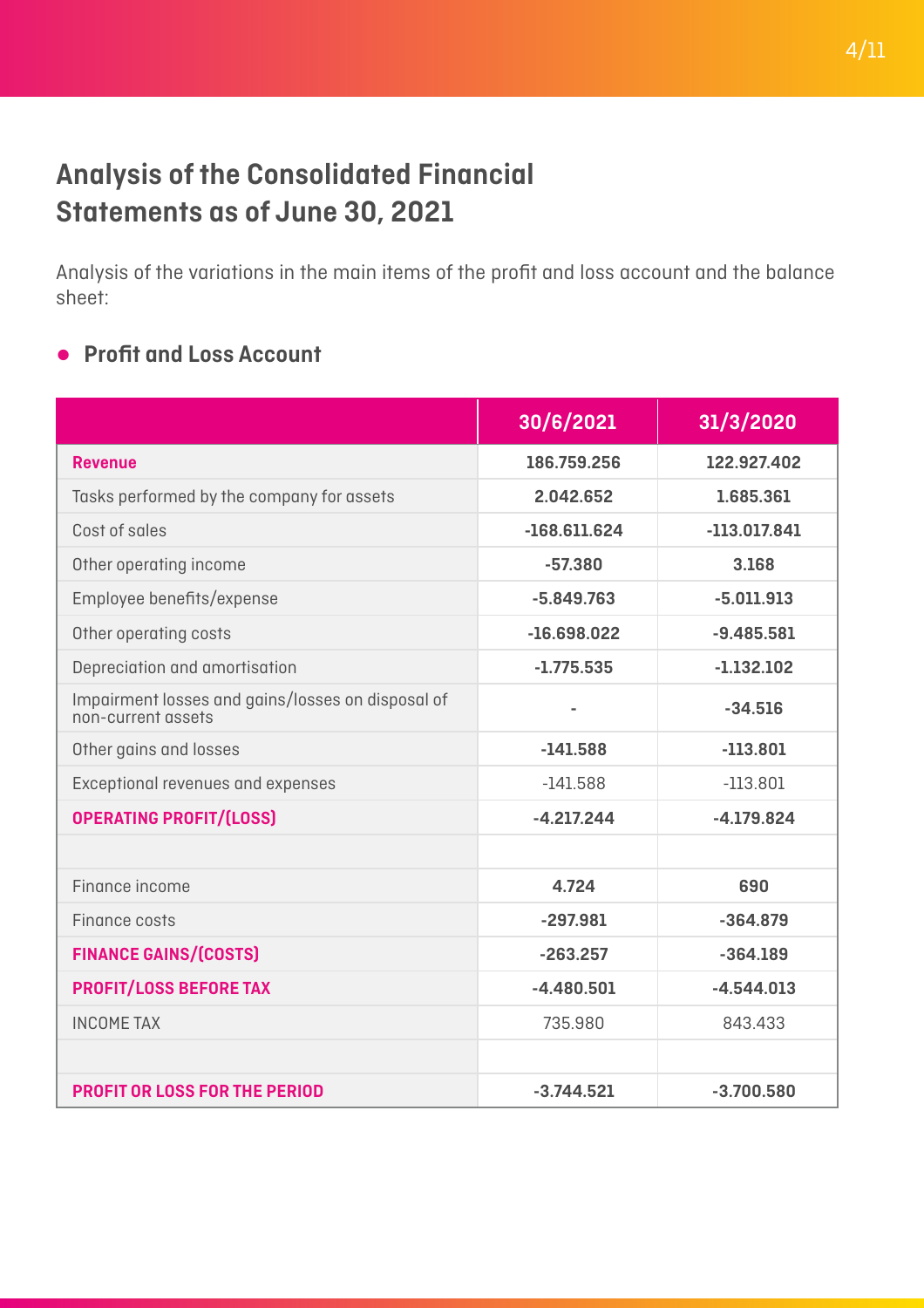In the first half of the 2021 fiscal year, sales reached 186.8 million euros, an increase of 52 percent compared to the first half of the last audited fiscal year (Oct'19- Sept'20; half of year to 31.3.20) when turnover stood at 122.9 million euros. At the same time, the gross margin has reached 18.15 million euros, which represents an increase of 83 percent compared to the accumulated margin of March 31, 2021 (9.9 million euros). The increase in gross margin compared to sales is explained by the consolidation of the new commercial policy and the shift in the customer mix, which is now more focused on the domestic market.

Personnel expenses amounted to 5.8 million euros, an increase of 16.7 percent when compared with the 5.1 million euros spent in the first half of the previous year. The other-operating-costs heading increased to 14.6 million euros, 87 percent more than the 7.8 million euros on March 31, 2020. This is explained, firstly, by the strong investment in the Rooftop Revolution business, a higher investment in brand, technology and logistics capabilities together with the ICAC regulatory change made to reclassify the amortization of the incremental costs due to customer acquisition operating expenses. Secondly, there is the increase in the cost of professional services due to the greater investment in solar equipment and a rise in the cost of call centres due to the increase in customers. As a consequence, the non-normalised EBITDA for the first half of the fiscal year is -2.3 million euros, which includes 1.6 million euros of accrued customer acquisition expenses previously recorded as amortization of intangible assets. Comparatively, as of March 31, 2020, the non-normalized EBITDA for the first half of the 2019-20 financial year was -2.9 million euros, which includes 0.6 million euros of accrued expenses.

Profit before tax is -4.48 million euros compared to -4.54 million euros in the same period of the previous fiscal year.

Income after taxes reached -3.74 million euros compared with -3.70 million euros in the same period of the previous fiscal year.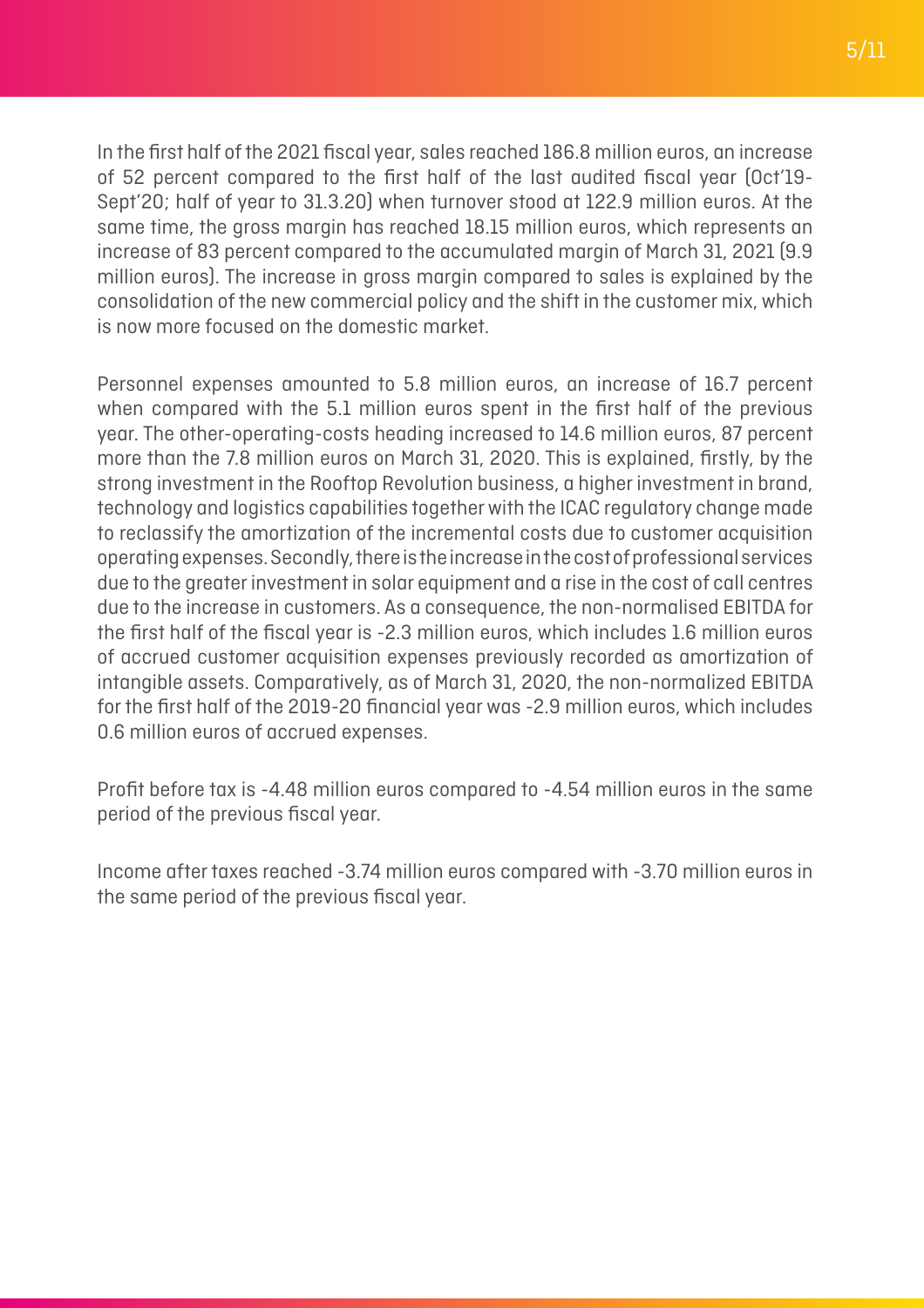#### ● **Balance**

| <b>ASSETS</b>                    | 30/6/2021   | 31/12/2020  |
|----------------------------------|-------------|-------------|
| <b>NON-CURRENT ASSETS</b>        | 37.572.260  | 39.148.472  |
| Intangible assets                | 12.333.458  | 10.313.493  |
| Property, plant, and equipment   | 649.878     | 652.458     |
| Long term financial investments  | 3.931.183   | 12.313.980  |
| Deferred tax assets              | 3.921.393   | 3.185.414   |
| Long term accruals               | 16.736.349  | 12.683.126  |
|                                  |             |             |
| <b>CURRENT ASSETS</b>            | 121.771.999 | 71.475.575  |
| <b>Stocks</b>                    | 287.026     | 697.160     |
| Trade and other receivables      | 41.593.719  | 29.778.242  |
| Short-term financial investments | 40.614.333  | 2.899.238   |
| Short-term accruals              | 9.384.414   | 4.064.604   |
| Cash and cash equivalents        | 29.892.507  | 34.036.333  |
| <b>TOTAL ASSETS</b>              | 159.344.259 | 110.624.047 |

#### ◌ **Assets**

As of June 30, 2021, the total balance amounted to 159.34 million euros, an increase of 44 percent compared to the 110.63 million euros of the last audited balance sheet (calculated as of December 31, 2020). The rise is mainly a consequence of the increase in the firm's commercial activity and the accounting of derivatives due to the entry of new clients.

When discussing derivatives on acquired energy, it is relevant to compare the difference between hedges accounted for in assets and liabilities. Accounting for derivatives is complex and different accounting rules apply depending on the type of hedging performed. Due to trading in different derivatives clearing houses, there are times when it is not possible to net positions on the balance sheet. Consequently, both assets and liabilities increase, with the net position the best reflection of activity.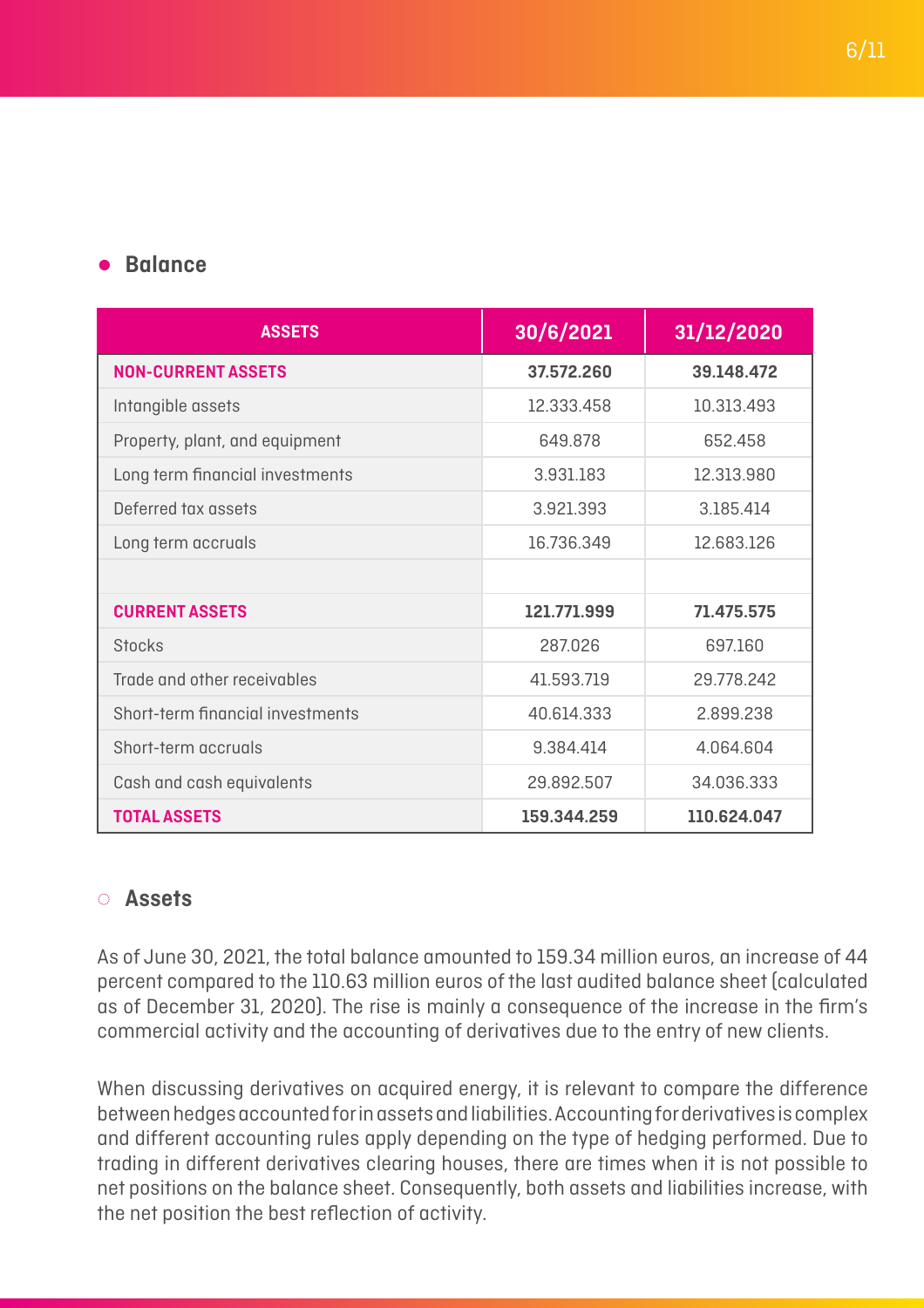7/11

The increase in intangible assets registered up to June 30, 2021 includes the capitalisation work carried out for assets valued at 2 million euros. This corresponds to the new technological innovation plan related to the vertical integration of all processes of distributed generation and Smart Supply (invoicing by instalments), a project in which Holaluz has been immersed since the beginning of fiscal year 2021.

For the preparation of the consolidated balance sheet, the ICAC resolution of February 10, 2021 has been taken into account. This means the incremental costs of acquiring a contract must be accounted for as short/long-term accruals on the balance sheet. Meanwhile, the income statement allocation must be recorded in the other operating costs section. This manner of working has been applied by Holaluz since January 1, 2021, modifying the comparative figures of both the balance sheet and the income statement. Consequently, 15.14 million euros of intangible assets on the balance sheet of December 31, 2020 have been reclassified: with long-term accruals amounting to 12.68 million euros and shortterm accruals, 2.5 million euros. As of June 30, 2021, for incremental customer acquisition costs, there are 17.73 million euros capitalised in the long-term accruals heading and 9.4 million euros in the short-term accruals section.

3.93 million euros of long-term financial investments include the accounting of derivatives used to hedge long-term electricity purchases.

Current assets reached 121.77 million euros. (36.7 million are derivatives, the rest relate to higher commercial activity translated into more debit balances from clients.) This asset figure represents an increase of 70 percent compared to the amount of 71.45 million euros registered as of December 31, 2020.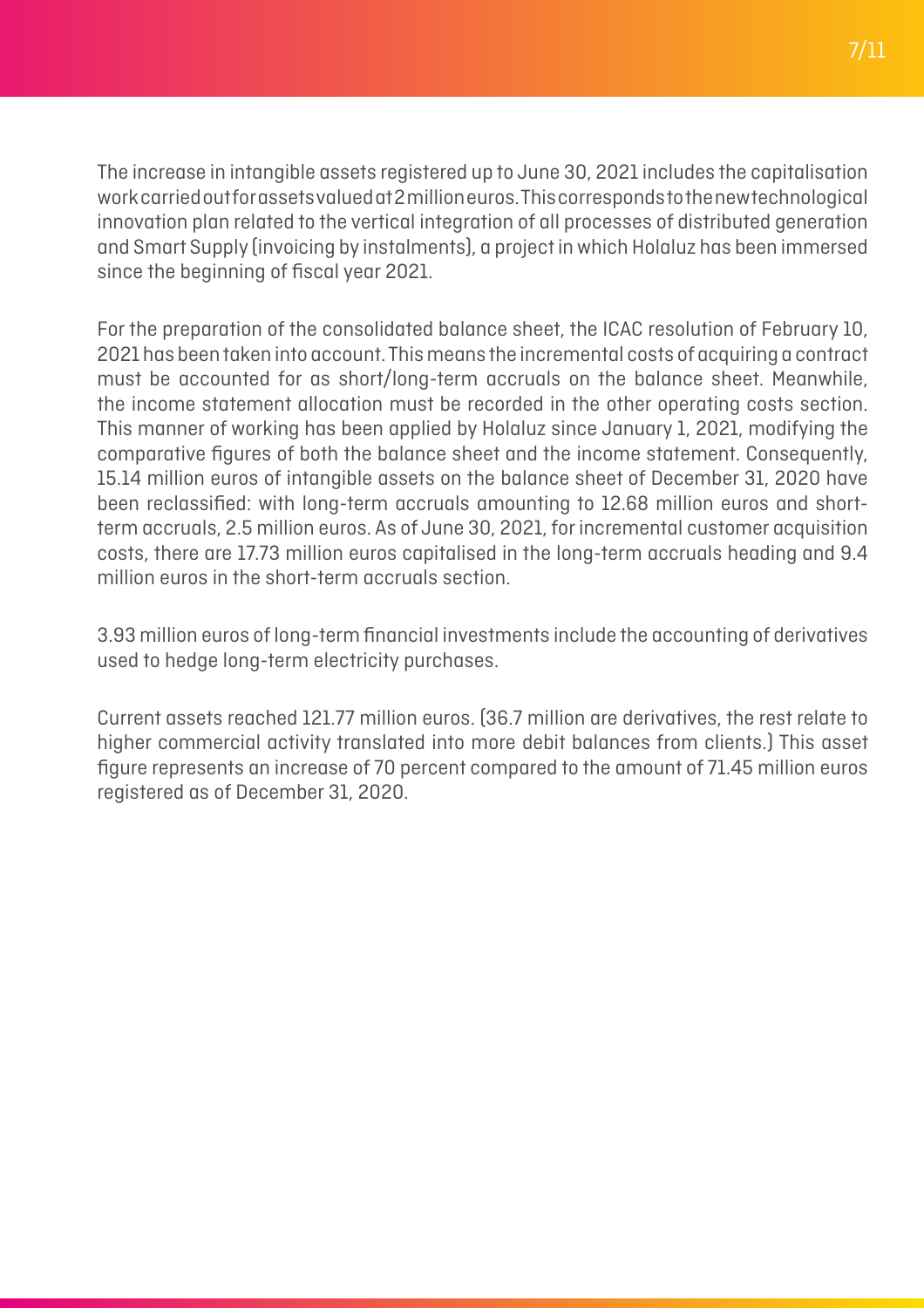| <b>EQUITY AND LIABILITIES</b>       | 30/6/2021   | 31/12/2020  |
|-------------------------------------|-------------|-------------|
| <b>EQUITY</b>                       | 35.432.949  | 43.265.564  |
|                                     |             |             |
| <b>NON-CURRENT LIABILITY</b>        |             |             |
| Long-term debts                     | 28.321.526  | 13.996.981  |
| Deferred tax liabilities            | 298.741     | 1.667.838   |
|                                     |             |             |
| <b>CURRENT LIABILITIES</b>          | 95.291.043  | 51.693.664  |
| Short-term provisions               | 96.662      | 211.573     |
| Short term debts                    | 41.912.006  | 20.080.115  |
| Trade and other payables            | 52.327.101  | 30.614.739  |
| Short-term accruals                 | 955.274     | 787.237     |
| <b>TOTAL EQUITY AND LIABILITIES</b> | 159.344.259 | 110.624.047 |

#### ◌ **Liabilities**

Shareholders' equity as of June 30, 2021 amounted to 34.54 million euros. This can be compared to 38.26 million euros as of December 31, 2020. As of the closing date of the interim consolidated financial statements, equity includes the adjustments for changes in value heading with derivative accounting for an amount of 0.9 million euros. (The same figure was 5.0 million as of December 31, 2020.)

Non-Current Liabilities amounted to 28.62 million euros as of June 30, 2021. This is 82 percent more than the balance of December 31, 2020 (15.66 million euros). The increase is due to costs from financial derivatives and the increase in credit institutions debt. These debt figures include almost all ICO loans obtained by the parent company during 2020 and 2021 as a result of the pandemic.

Current Liabilities have also experienced a strong increase in the first half of 2021, from 51.6 million euros as of December 31, 2020 to 95.29 million euros as of June 30, 2021 (an 84 percent increase). Once again, the financial derivatives heading is the one that explains most of this change, showing an increase of 20 million euros from December 2020 to June 2021. The rest of the items have grown as a result of the rise in the company's business activity.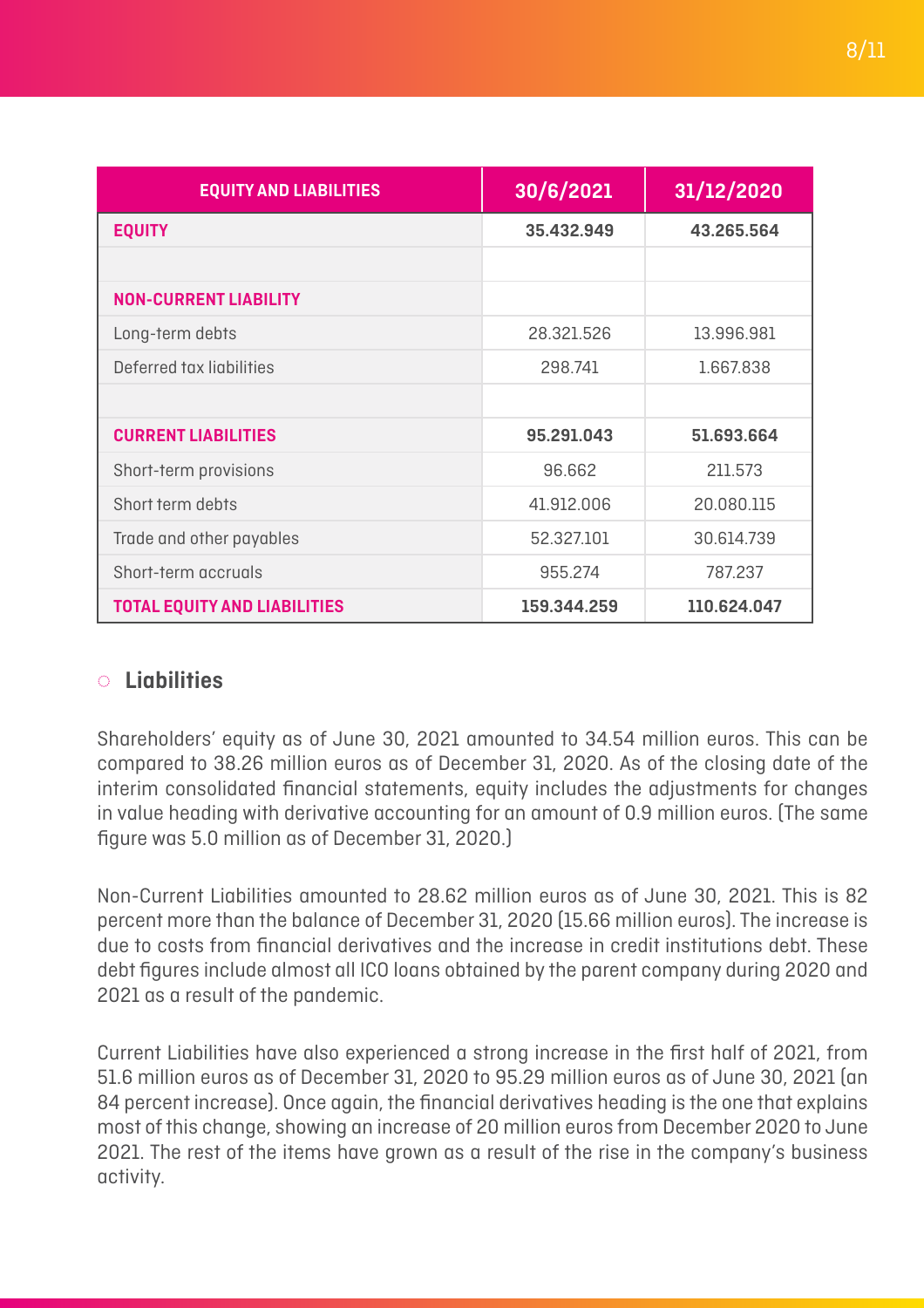#### ● **CASH FLOW**

|                                                                 | 30/6/2021    | 31/3/2020    |
|-----------------------------------------------------------------|--------------|--------------|
| <b>CASH FLOWS FROM OPERATING ACTIVITIES</b>                     | 1.433.478    | $-3.693.672$ |
| Income before taxes                                             | $-4.480.501$ | $-4.544.013$ |
| Adjustments of the result                                       | 3.638.786    | 2.293.395    |
| Changes in working capital                                      | 2.538.450    | $-1.078.865$ |
| Other cash flows from operation                                 | $-267.257$   | $-364.189$   |
|                                                                 |              |              |
| <b>CASH FLOWS FROM INVESTMENT ACTIVITIES</b>                    | 15.134.459   | $-4.863.378$ |
| Payment for investment [-]                                      | $-3.793.050$ | $-4.863.378$ |
| Divestment receipts [+]                                         |              |              |
|                                                                 |              |              |
| <b>CASH FLOWS ARISING OF FINANCING ACTIVITIES</b>               | 9.557.155    | 30.149.760   |
| Receivables and payments for equity instruments                 | 4.385        | 27.678.847   |
| Receivables and payments for financial liability<br>instruments | 9.552.770    | 2.470.912    |
|                                                                 |              |              |
| AUMENTO/DISMINUCIÓN NETA DEL EFECTIVO O<br><b>EQUIVALENTES</b>  | $-4.143.826$ | 21.592.710   |
| Cash and cash equivalents at beginning of the year              | 34.036.333   | 7.419.822    |
| Cash and cash equivalents at end of year                        | 29.892.507   | 29.012.532   |

During the first 6 months of 2021, the operating cash flow was 1.4 million euros compared to -3.7 million in the first half of the last audited fiscal year (Oct'19-Sept'20; half of year up to 31.3.20). This increase is mainly explained by the difference in the management of working capital. Different representation agreements were signed which, together with business operations, will help to operationally finance the working capital in the future. Investment cash flow increased to 15.13 million euros. This is due to, firstly, loans from the Rooftop Revolution that were stopped prudentially during Q2 in order to wait until an instrument was obtained for more efficient financialisaton. Secondly the increase is due to financial derivatives for electricity. Additionally, Holaluz increased its financial capacity by 9.5 million euros as a consequence of a rise in financial debt.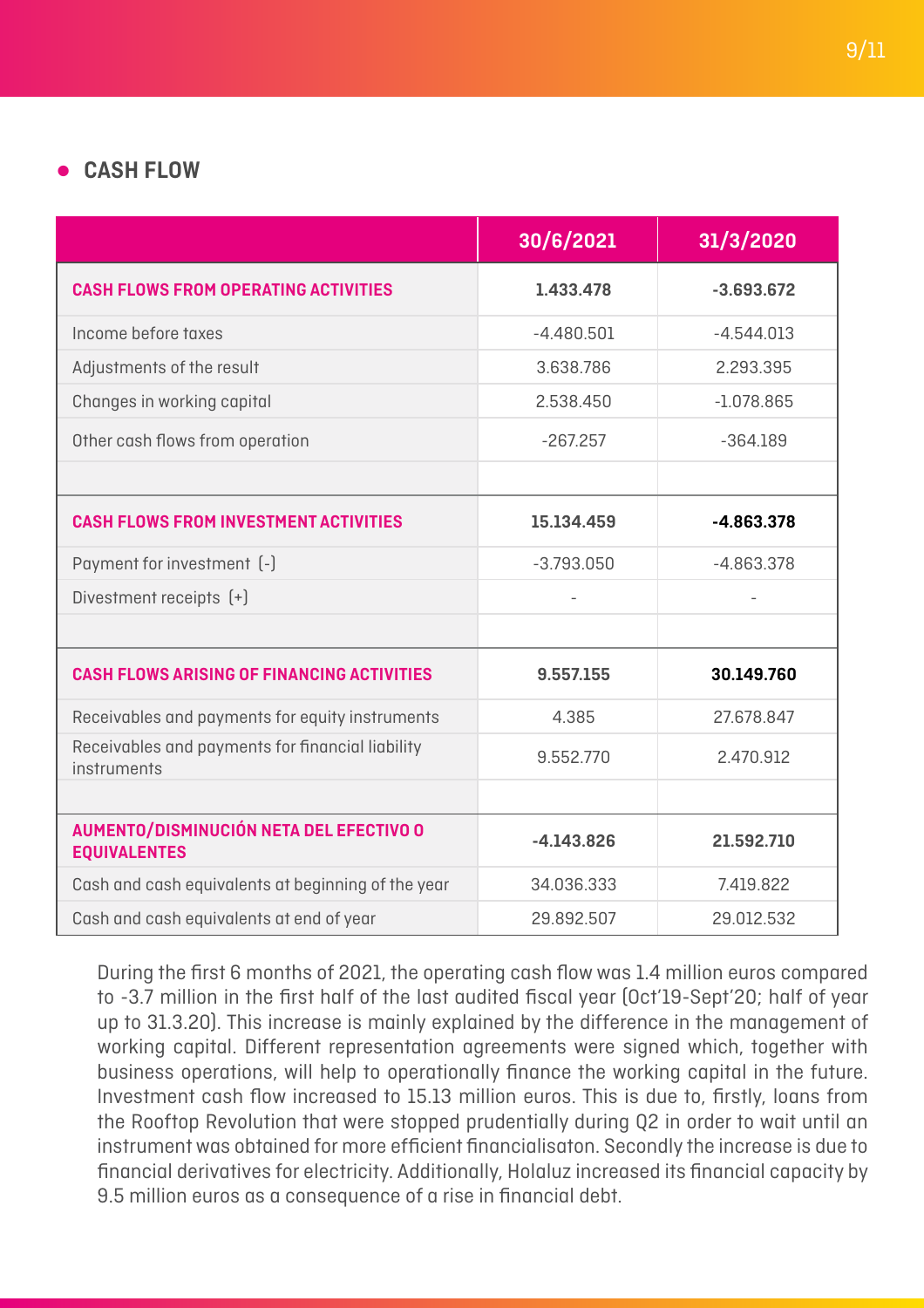# **About Holaluz**

Holaluz has the goal of a world powered by 100 percent green energy. This objective is advanced by persuading people to switch to a green energy plan made with 100 percent renewable energy. Holaluz clients make savings thanks to the intensive use of technology and a people-focused business strategy which promotes a trusting relationship with clients.

Created with the conviction that companies can be tools to change the world, Holaluz leads the transformation of the Spanish energy sector with a commitment to the new model of distributed generation and differential supply in self-consumption. Holaluz is a benchmark company not only statistically but also in terms of quality and service innovation. Holaluz was the first electricity company to implement a simplified compensation package in the Spanish market with Holaluz Cloud, a programme that allows the deduction of surpluses from energy bills (in other words, the excess energy produced by solar panels that can't be consumed in the moment).

Holaluz expects to reach one million customers and 50,000 photovoltaic installations by the end of 2023. At the end of the last 12-month fiscal year (September 30, 2019), working with a team of 188 people, Holaluz obtained revenues of 208.81 million euros and an EBITDA of 2.61 million euros.

At the heart of Holaluz's strategy is the commitment to a new business model which gives employees flexibility and autonomy to carry out their responsibilities in a way that allows for a better work/life balance. Examples of this approach include goal-based tasks and easy scheduling. This holistic business approach has helped Holaluz close in on its target of achieving parity of representation in all areas of the company. This development has come about almost completely organically. (It has only been necessary to apply quotas to the technology team.)

Holaluz has a positive impact on its employees, the community, and the wider environment. It was the first European power company to be B Corp certified. This authorisation of social and environmental performance beyond profit is shared with 2,400 other companies in 50 countries. Holaluz is also one of the founding companies of "Capitalism with a Conscience in Spain", a philosophy that recognises the innate potential for business to improve the world.